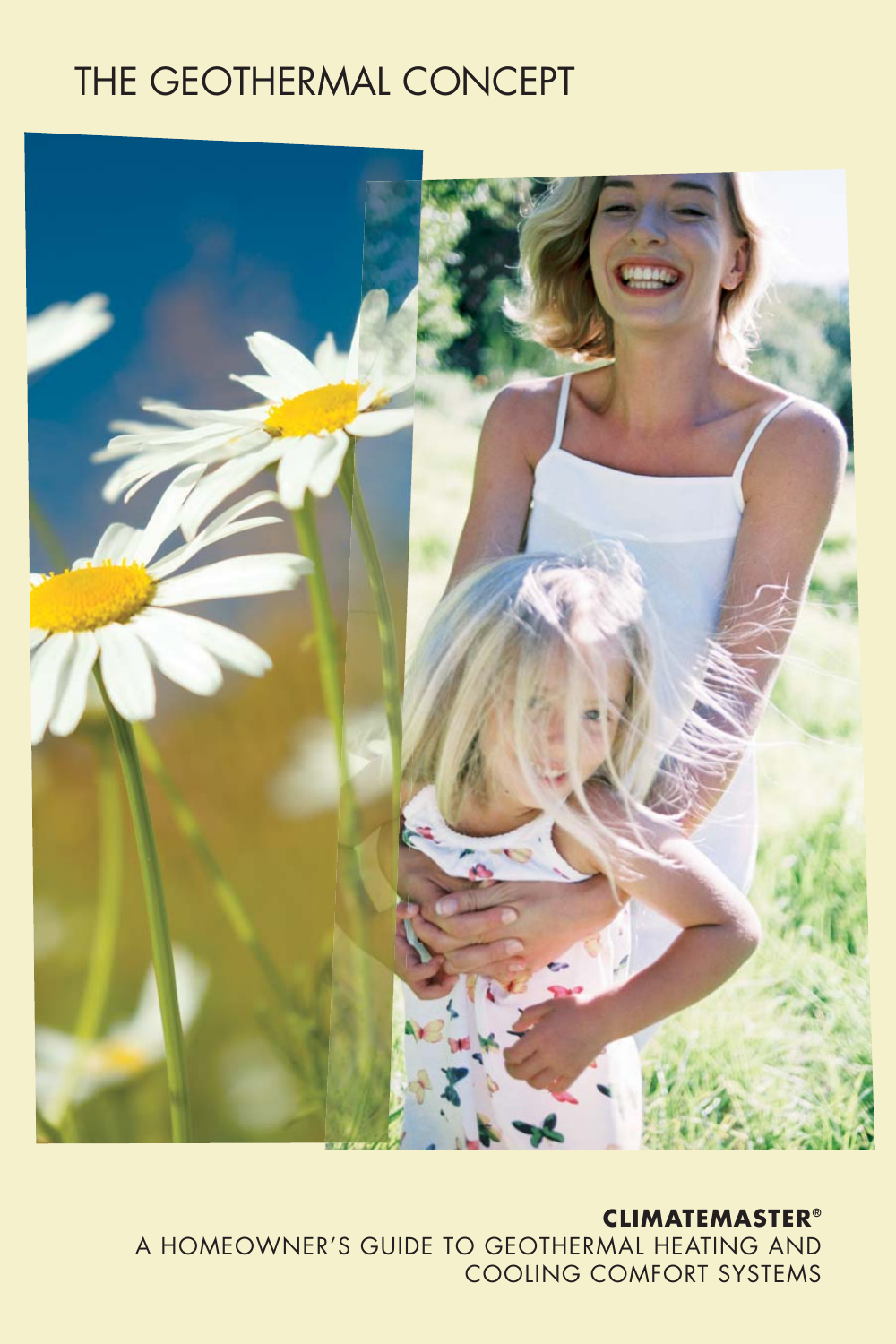

## The Global Leader

For more than fifty years ClimateMaster has serviced the needs of the commercial and residential construction industry worldwide with the most comprehensive line of water source and geothermal heat pumps available anywhere.

ClimateMaster's state of the art facilities in Oklahoma City, Oklahoma reflects the company's commitment to its customers, employees and products. The company stresses quality in its modern 610,000 square foot facilities through extensive quality control programs.

A total commitment to excellence is why ClimateMaster is the world's leader in design and manufacture of water source and geothermal heat pumps. We build quality heat pumps for life... the life of buildings and the people who use them.

Visit us at climatemaster.com to learn more about geothermal heating and cooling systems.

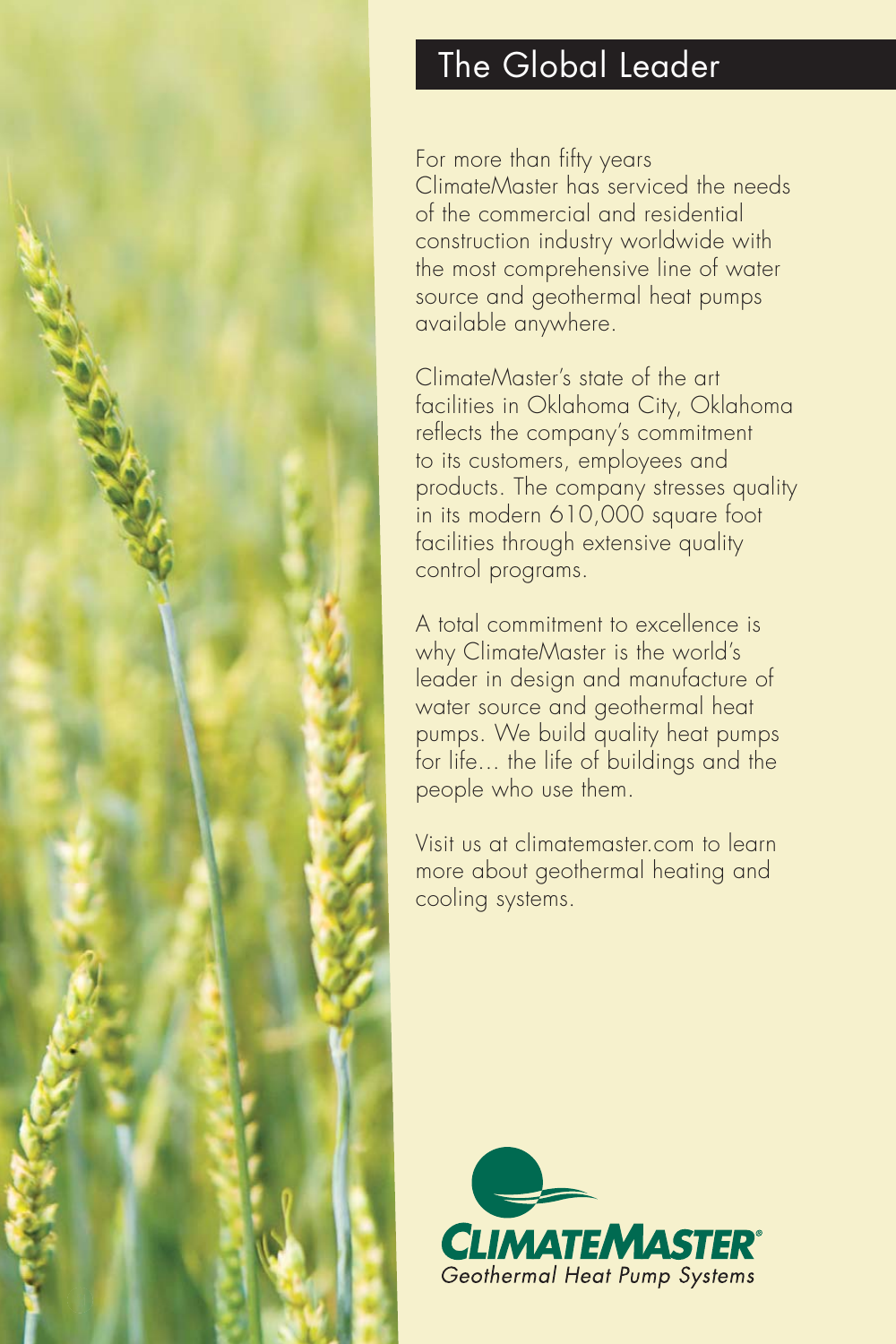Homeowners across North America are searching for better ways to get more out of their energy dollar. Many have found that the geothermal heat pump can help. Geothermal energy not only costs less to operate than any other heating and cooling system, but it also helps preserve our natural resources and lessens our dependency on fossil fuels.

This brochure has been developed as a guide to introduce you to geothermal technology. Using a question and answer format, we've tried to provide you with the most popular topics requested by consumers.

## **Table of Contents:**

| What is a geothermal heat pump and how does it work?            | 4  |
|-----------------------------------------------------------------|----|
| How is a geothermal heat pump like a refrigerator?              | 6  |
| Closed-loop systems                                             | 8  |
| Vertical and horizontal loop installation examples              | 8  |
| Pond and groundwater loop installation examples                 | 10 |
| Open-loop systems                                               | 11 |
| Parts of the system                                             | 13 |
| Indoor split unit installation example                          | 14 |
| Packaged unit installation example                              | 15 |
| Outdoor split/dual fuel installation example                    | 16 |
| What are the major benefits?                                    | 17 |
| Questions you should ask about a new heating and cooling system | 18 |
| Glossary                                                        | 21 |
|                                                                 |    |

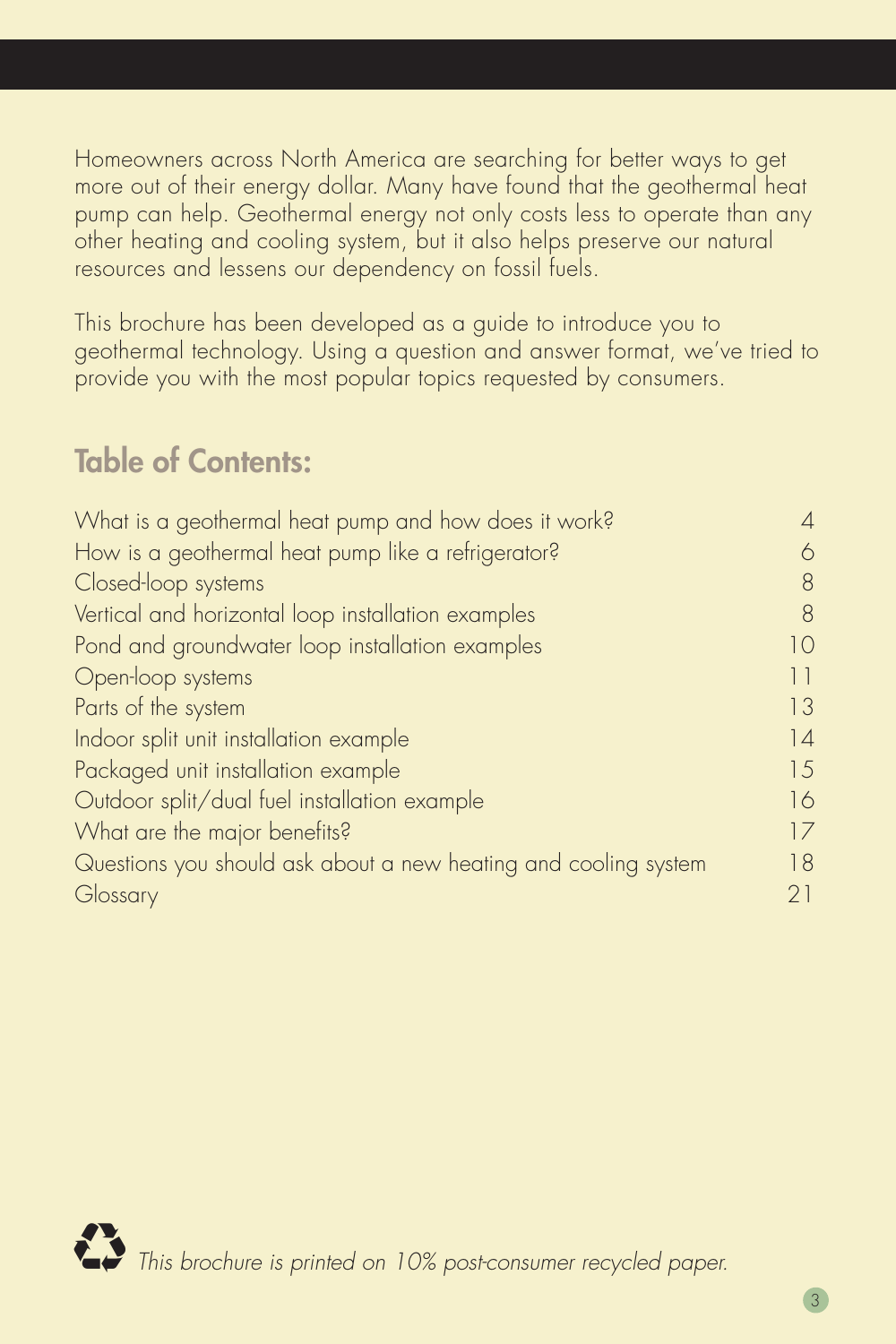## What is a Geothermal Heat Pump?

A: A geothermal or "ground-source" heat pump is an electrically-powered device that uses the natural heat storage ability of the earth and/or the earth's groundwater to heat and cool your home or business.

### **Q:** *How does it work?*

**A:** Like any type of heat pump, it simply moves heat energy form one place to another. Your refrigerator works using the same scientific principle. (See "How is a geothermal heat pump like a refrigerator?" on page 6.) By using refrigeration, the geothermal heat pump removes heat energy stored in the earth and/ or the earth's groundwater and transfers it to the home.



Tranquility27™ Vertical Geothermal Heat Pump with EarthPure® Zero Ozone Depletion Refrigerant

**A:** The earth has the ability to absorb and store heat energy. To use that stored energy, heat is extracted from the earth through a liquid medium (water or an anti-freeze solution) and is pumped to the heat pump heat exchanger. There, the heat is used to heat your home. In summer the process is reversed and indoor heat is extracted from your home and transferred to the earth through the liquid.

### **Q:** *You mentioned heating and cooling. Does it do both?*

**A:** One of the things that makes a heat pump so versatile is its ability to be a heating and cooling system in one. You can change from one mode to another with a simple flick of a switch on your indoor thermostat. Plus, a geothermal heat pump can assist in heating hot water year-round.

### **Q:** *Do I need separate ground loops for heating and cooling?*

A: No. The same loop works for both. All that happens when changing from heating to cooling, or vise versa, is that the flow of heat is reversed inside the unit.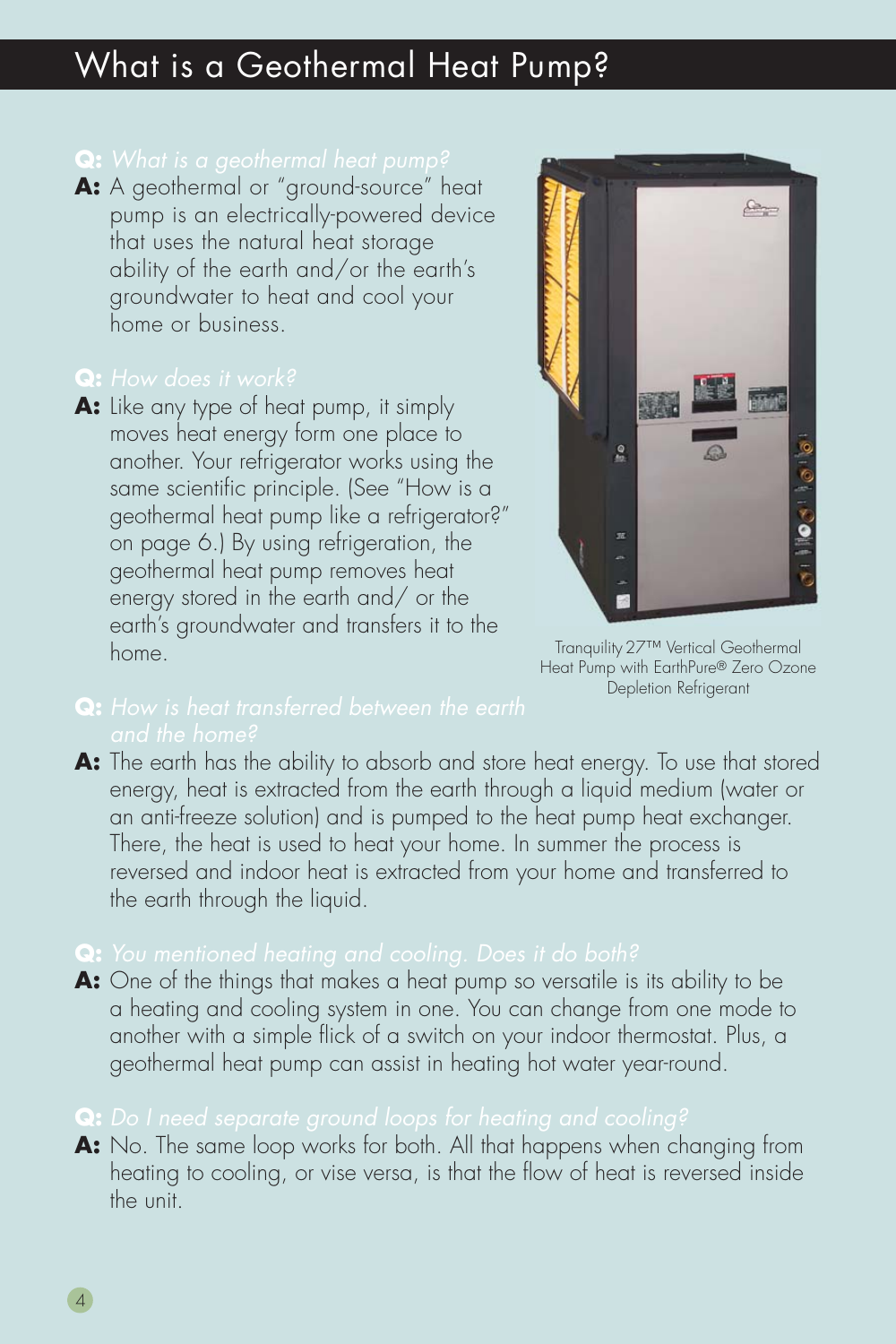### **Q:** *What types of loops are available?*

**A:** There are two main types: open and closed. Both of these loops will be addressed later in the brochure.

### **Q:** *Does the underground pipe system really work?*

**A:** The buried pipe, or "ground loop", is the biggest technical advancement in heat pump technology to date. The idea to bury pipe in the ground to gather heat energy began in the 1940s. But it's only been in the last twenty-five years that new heat pump designs and improved pipe materials have been combined to make geothermal heat pumps the most efficient heating and cooling systems available.



Calculations are based upon current utility costs for a typical home in the U.S. Midwest. Visit climatemaster.com to use our online energy calculator or contact a dealer for your detailed savings estimate.

5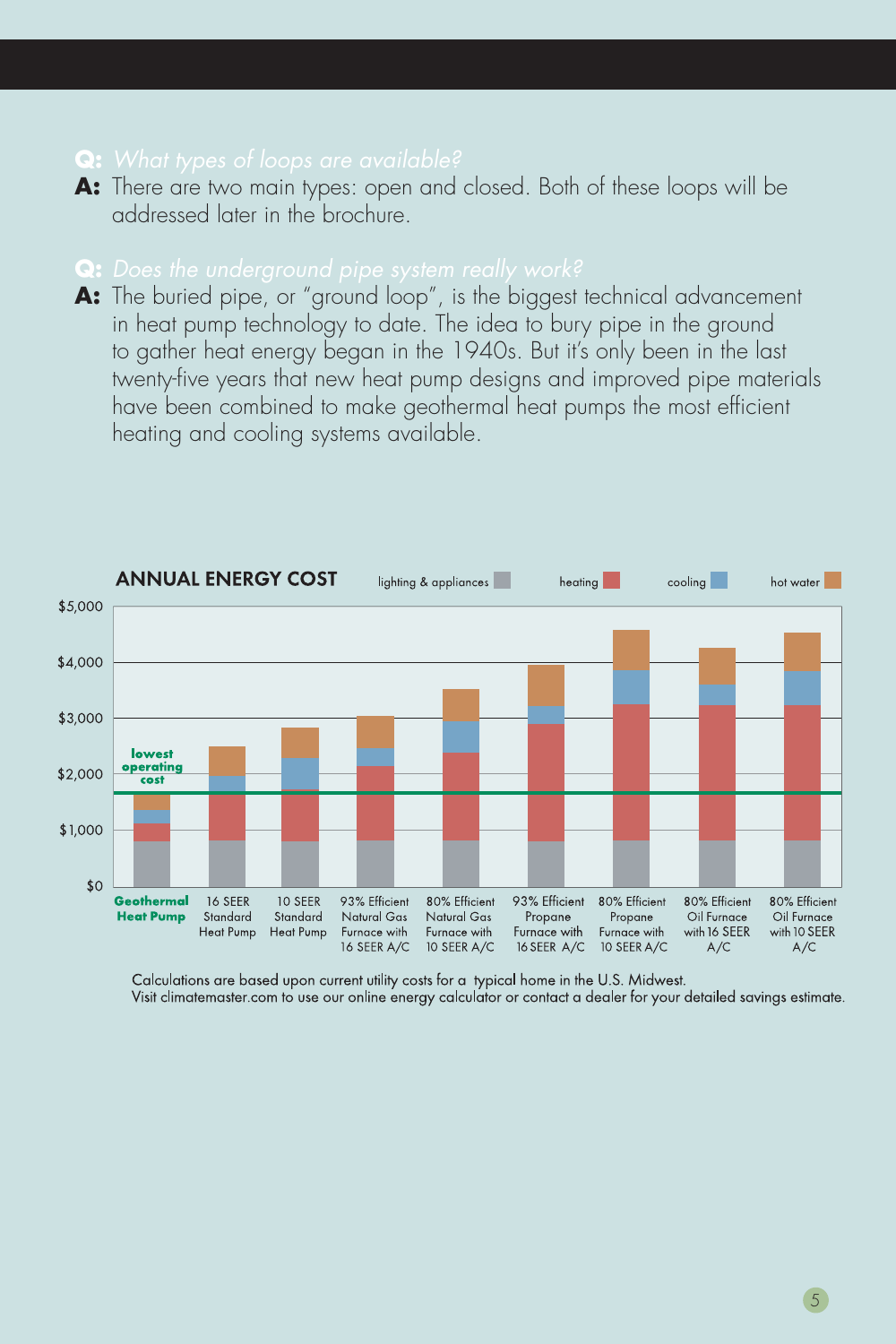## How is a geothermal heat pump like a refrigerator?

Like a refrigerator, a geothermal heat pump simply transfers heat from one place to another. When a refrigerator is operating, heat is being carried away from the inside food storage area to the outside, your kitchen. Therefore, cooling is not being added to the inside; heat is being taken out.

To understand the operation of a geothermal heat pump, it helps to understand how a refrigerator works. A refrigerator uses a refrigeration circuit with four main components, a compressor (1), a condenser (2), an expansion device (3), and an evaporator (4). Refrigerant (sometimes referred to by the brand name Freon) is pumped through the circuit to transfer heat from the inside of the refrigerator to the outside.

The compressor (1) is the pump. It also pressurizes the refrigerant gas. Since temperature and pressure are directly related, as the pressure increases, the temperature increases. The high temperature/high pressure gas flows from the compressor to the condenser (2). The cooler air in the kitchen (relative to the temperature of the refrigerant, 150 to 180°F [65 to 85°C]) causes the refrigerant to condense into a liquid. When two surfaces at different temperatures touch (or are very near – separated only

by tubing), the hotter surface cools and the cooler surface warms. This is a law of physics called the second law of thermodynamics. The condenser therefore releases heat to the kitchen.

The next step in the process involves the expansion device (3). The expansion device is a small orifice that the refrigerant is forced through. The small hole creates a pressure differential between the two sides of the device. Think of an expansion device like a dam on a

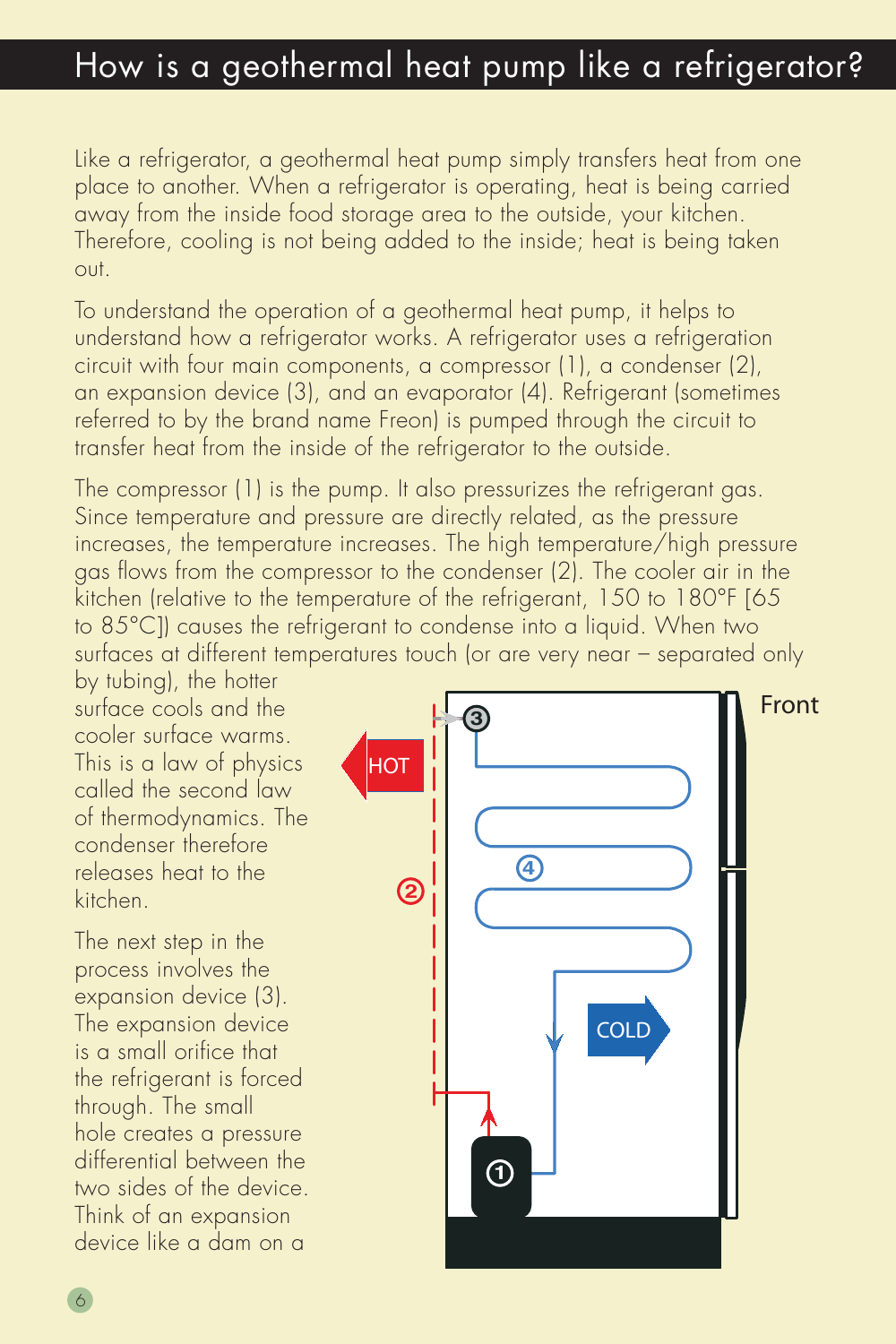river with a hole in the dam. The water leaking through the hole is at a low pressure on the downstream side; the water on the other side (being held back by the dam) is at a high pressure. Once again, the pressure $\bar{Z}$ temperature relationship (lower pressure/lower temperature) creates a cold, low pressure liquid refrigerant that gets fed to the evaporator (4).

As warm air inside the refrigerator (relative to the very cold temperature of the refrigerant) passes through the evaporator coil (4), the hotter surface (air inside the refrigerator) gets cooler and the cooler surface (refrigerant in the evaporator (4) tubing) gets warmer. The liquid refrigerant evaporates back into gas form, and the cycle starts over again as the refrigerant enters the compressor (1). The evaporator therefore absorbs heat from the inside of the refrigerator, which keeps the food cold.

An air conditioner or refrigerator transfers heat in only one direction. A heat pump can transfer heat in two directions, thereby heating or cooling the space. Most heat pumps heat or cool the air. Some heat pumps heat or chill water. An additional component, a reversing valve, is added to a heat pump, which allows the refrigerant to change direction, allowing the space that was being cooled to be heated.

A geothermal heat pump has a compressor, a condenser, an expansion device, and an evaporator like a refrigerator, but also includes a reversing valve to allow both heating and cooling. The big difference between a refrigerator or traditional air conditioner and a geothermal heat pump is the way heat is transferred. A geothermal heat pump transfers heat between the refrigerant circuit and the ground instead of between the refrigerant circuit and the air. The ground is a much milder heat source, since the temperature changes very little over the course of the year. The outside air temperature, however, varies significantly over the year, making a geothermal heat pump much more energy efficient than a traditional air conditioner or heat pump. A geothermal heat pump compressor also operates at lower pressures because of the milder heat source/heat sink (the ground), helping provide longer life expectancies.

A geothermal heat pump is a like a refrigerator in many ways. Simple refrigerator technology coupled with the stable temperature of the Earth provides quiet, reliable, and energy efficient heating and cooling systems for today's discerning homeowners.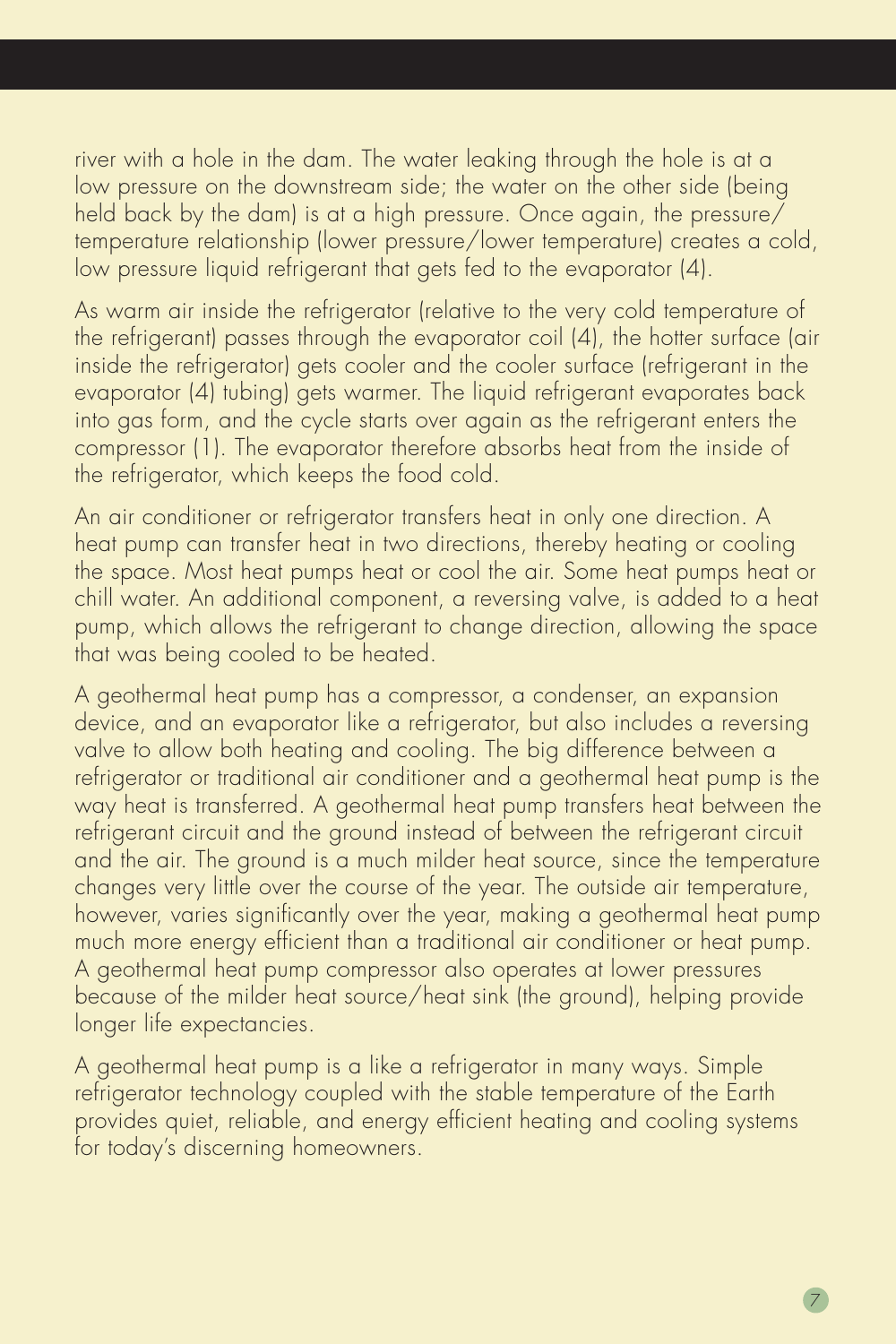**A:** The term "closed-loop" is used to describe a geothermal heat pump system that uses a continuous loop of special buried plastic pipe as a heat exchanger. The pipe is connected to the indoor heat pump to form a sealed, underground loop through which water or an anti-freeze solution - depending on where you live - is circulated. Unlike an open-loop system that consumes water from a well, a closed-loop system recirculates its heat transferring solution in pressurized pipe.

### **Q:** *Where can this loop be located?*

**A:** That depends on land availability and terrain. Closed-loops are trenched horizontally in yards adjacent to the home if the yard is large enough. Or, for smaller yards, the loops can be installed vertically using a drill rig, much like a water well installation.

### **Q:** *How deep and long will my horizontal trenches be?*

**A:** Trenches are normally four to six feet deep [1.2 - 1.8 meters]. One of the advantages of a horizontal loop system is being able to lay the trenches according to the shape of the land. As a rule of thumb, 125 - 300 feet of trench are required per ton of heat pump capacity [11 - 27 meters per kW of capacity].



An example of a vertical loop installation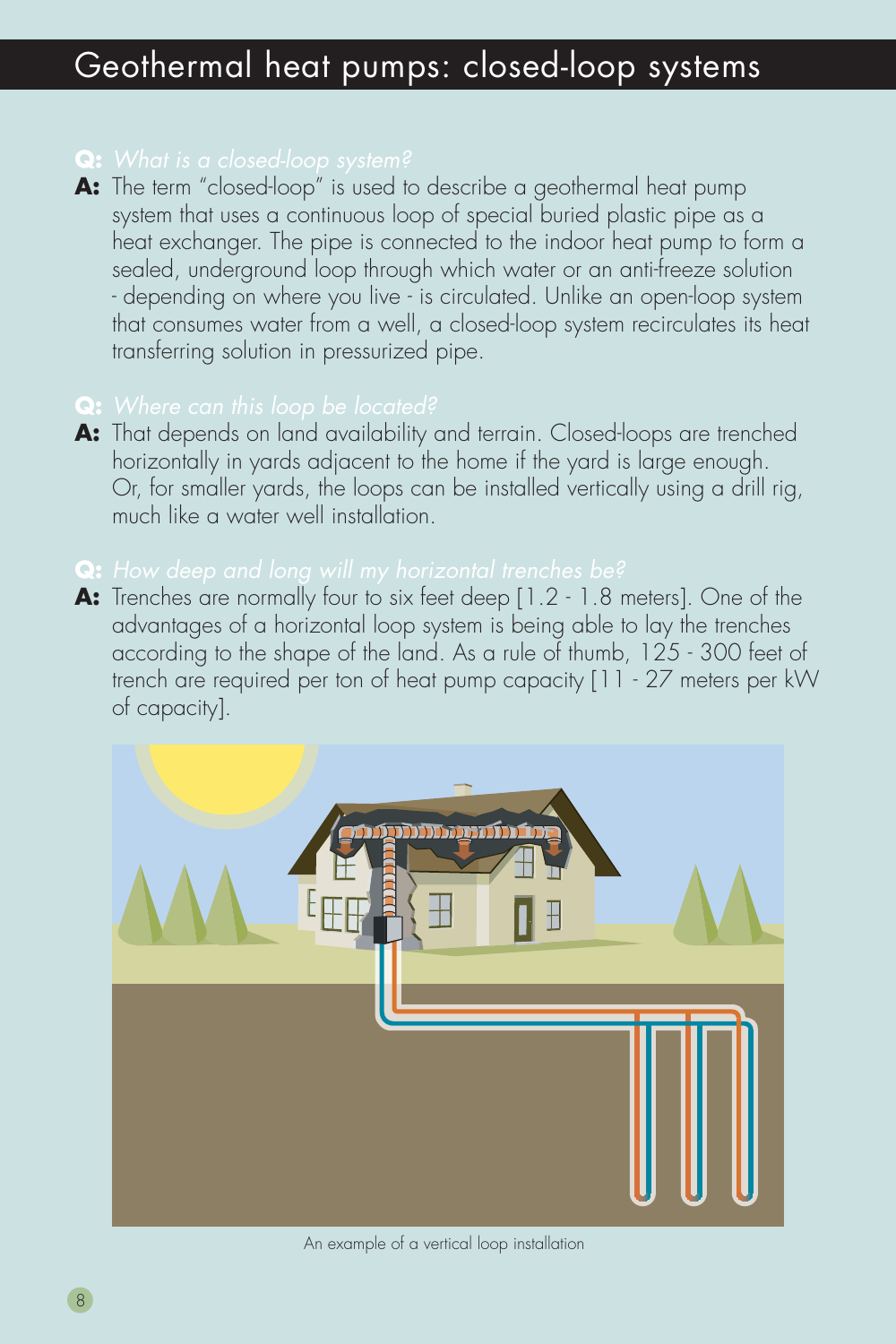

An example of a horizontal loop installation

**A:** Anywhere from 1 to 6 pipes per trench may be used, depending upon the optimal design for the yard. More pipe per trench shortens the total amount of trench required.

### **Q:** *What if I don't have enough room for a horizontal loop?*

**A:** Closed-loop systems can also be vertical. Holes are bored to about 150 - 300 feet per ton of heat pump capacity [13 - 27 meters per kW of capacity]. U-shaped loops of pipe are inserted in the holes. The holes are then back-filled with a sealing solution (grouting material).

### **Q:** *How long will the loop pipe last?*

**A:** Closed-loop systems should only be installed using the appropriate highdensity polyethylene pipe. Properly installed, these pipes will last over 50 years. They are inert to chemicals normally found in soil and have good heat conducting properties. PVC pipe should not be used under any circumstances.

### **Q:** *How are the buried pipe sections of the loop joined?*

**A:** The only acceptable method to connect pipe sections is by thermal fusion. Pipe connections are heated and fused together to form a joint stronger than the original pipe. Mechanical joining of underground pipe for an earth loop is never an accepted practice. The use of barbed fittings, clamps and glued joints is certain to result in loop failure due to leaks.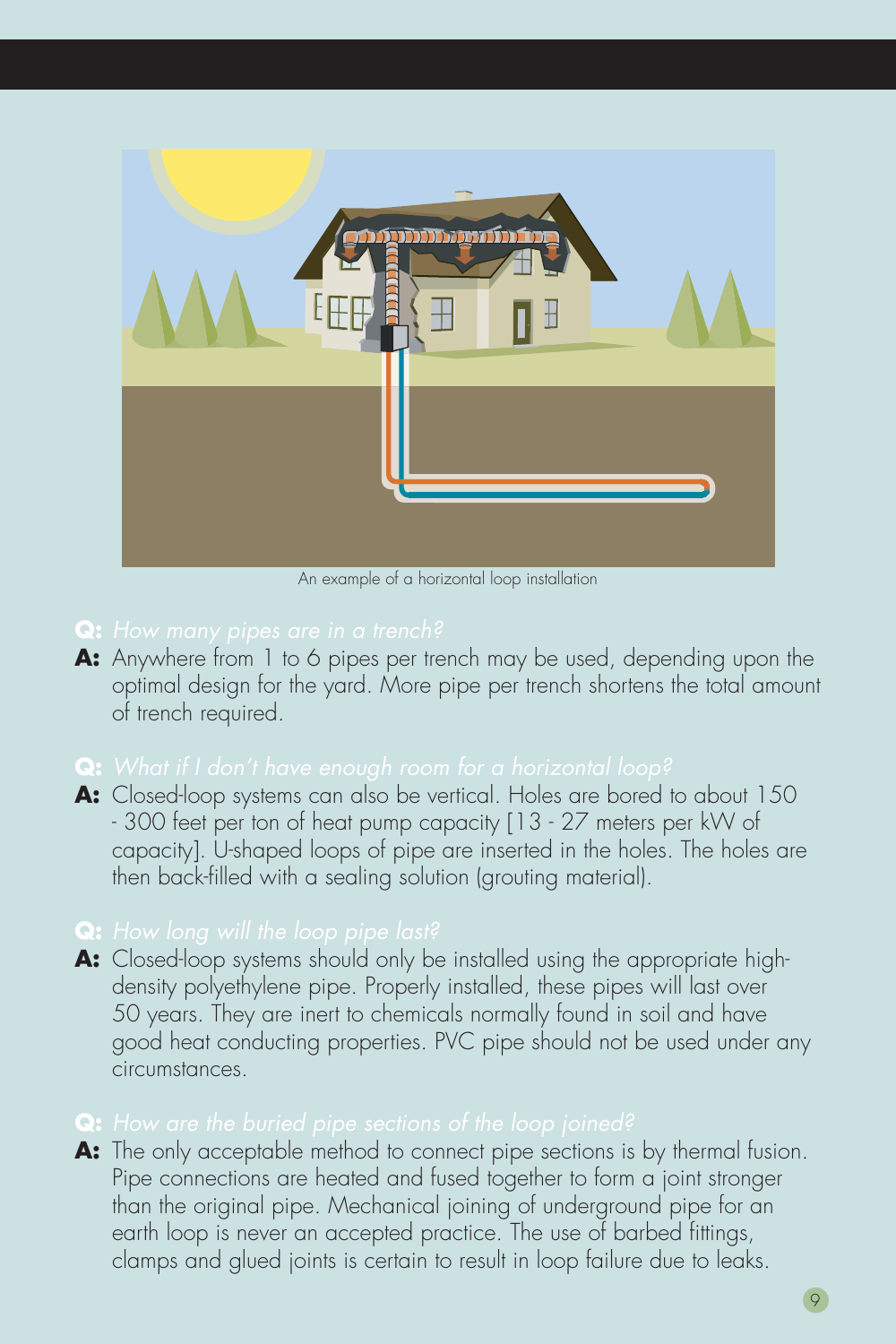A: No. Research has proven that loops have no adverse effect on grass, trees or shrubs. Most horizontal loop installations use trenches about 3 feet [1 meter] or less wide. This, of course, will leave temporary bare areas that can be restored with grass seed or sod. Vertical loops require little space and result in minimal lawn damage.

### **Q:** Can I reclaim heat from my septic system disposal field?

A: No. Depending upon your geographic location, an earth loop will reach temperatures below freezing during extreme conditions and may freeze your septic system. Such usage is banned in many areas.

### **Q:** *If the loop falls below freezing, will it hurt the system?*

A: No. The antifreeze solution used in loops that operate at low temperatures will keep it from freezing down to about 15°F [-9°C] fluid temperature. In the U.S. and Canada, three types of antifreeze solution are acceptable: propylene glycol, methyl alcohol, and ethyl alcohol. Some states/provinces may require one type over another.

### **Q:** *Can I install an earth loop myself?*

A: It's not recommended. In addition to thermal fusion of the pipe, good pipe-to-soil contact is very important for successful loop operation. Nonprofessional installations may result in less than optimum heat pump performance.



An example of a pond loop installation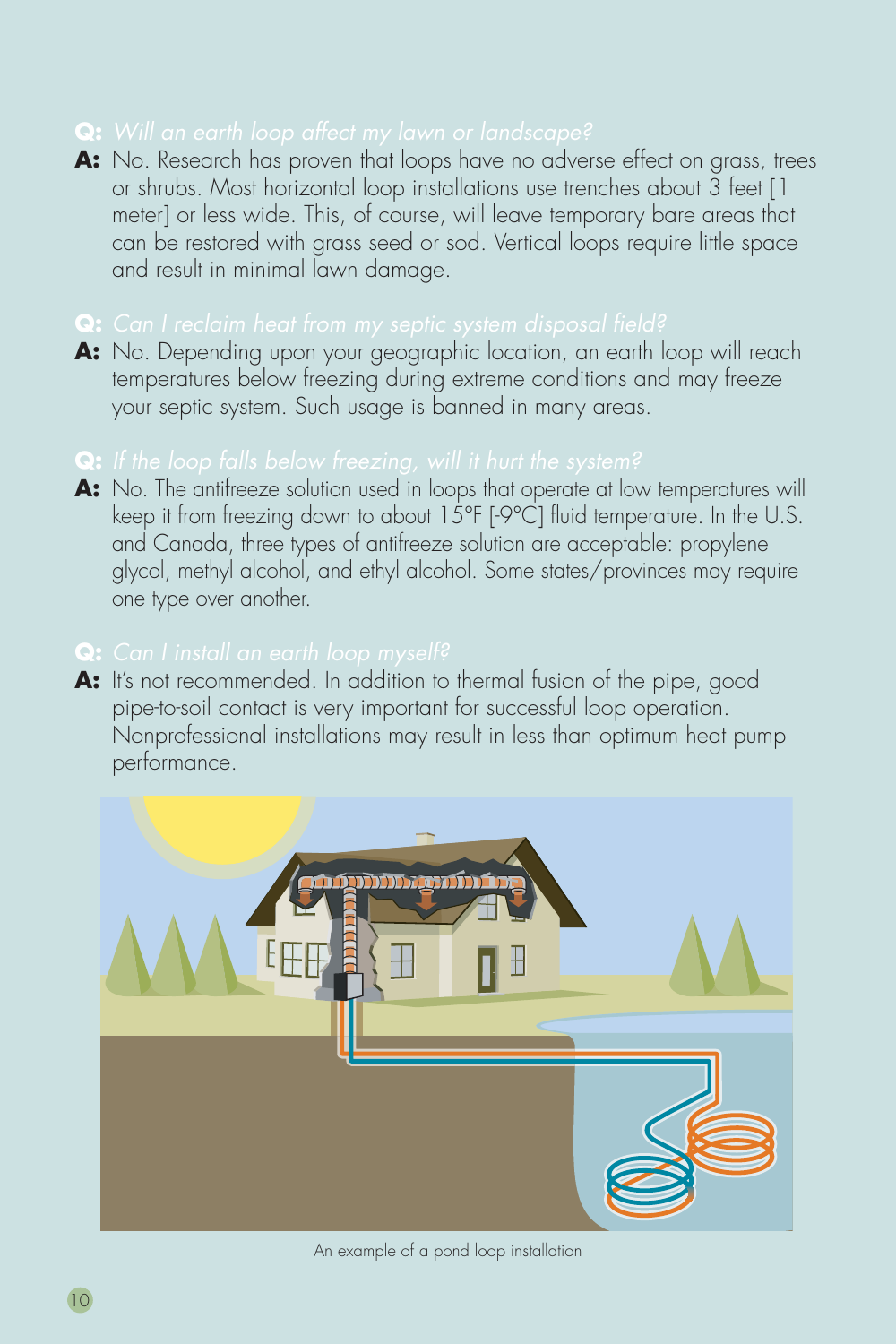

An example of a groundwater installation

### **Q:** *I have a pond near my home. Can I put a loop in it?*

**A:** Yes, if it's deep enough and large enough. A minimum of 8 - 10 feet [2.5 - 3 meters] in depth at its lowest level during the year is needed for a pond to be considered. In pond loops, polyethylene pipe must be used. Generally, a minimum of 1/2 acre [0.2 hectare] pond is required to provide adequate surface area for heat transfer.

## Geothermal heat pumps: open-loop systems

### **Q:** *What is an open-loop system?*

A: The term "Open-Loop" is commonly used to describe a geothermal heat pump system that uses groundwater from a conventional well as a heat source in winter and a heat sink in summer. The groundwater is pumped through the heat pump where heat is extracted (in winter) or rejected (in summer), then the water is disposed of in an appropriate manner. Since groundwater is a relatively constant temperature year-round, it is an excellent heat source/heat sink.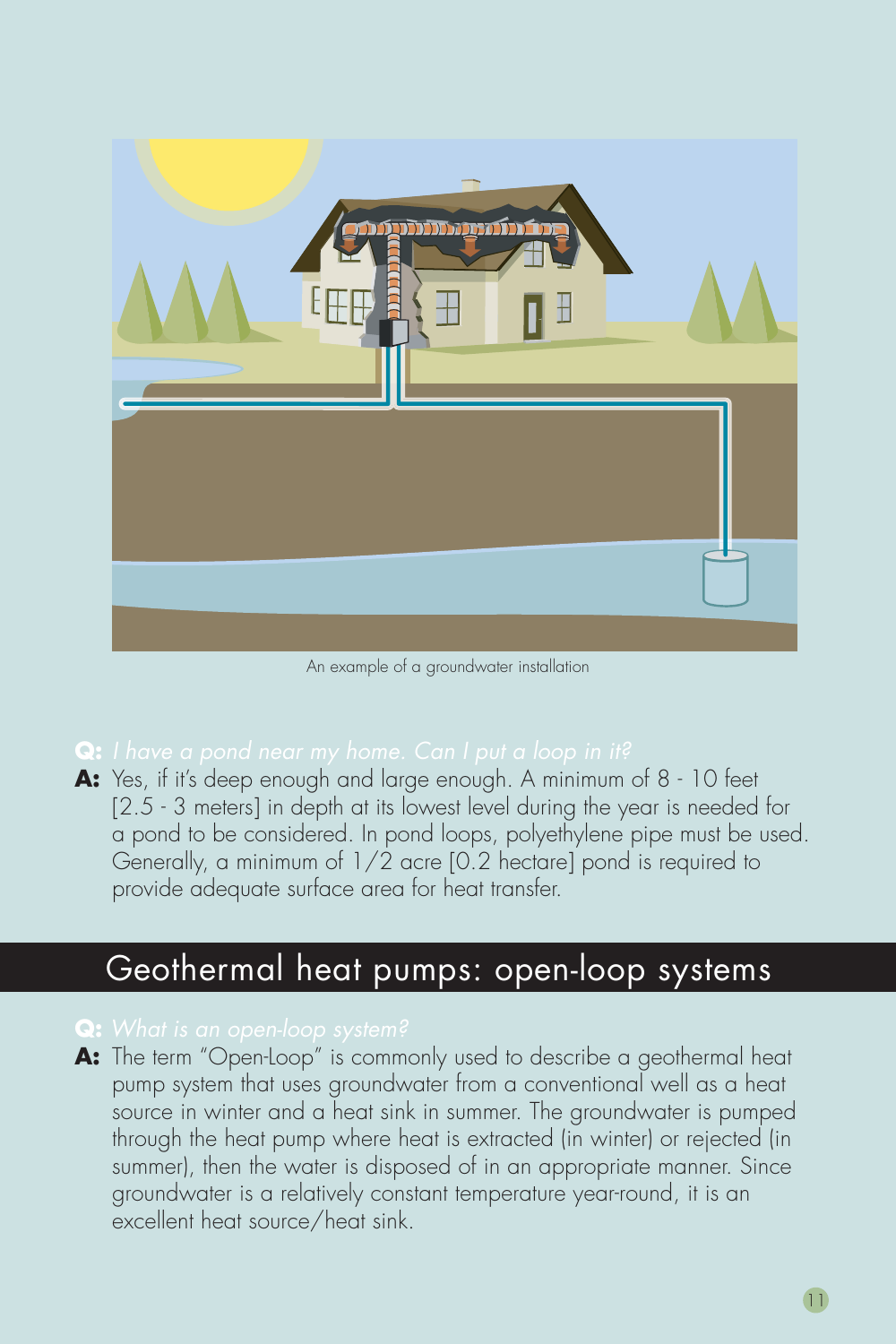### **Q:** *What do I do with the discharge water?*

**A:** There are a number of ways to dispose of water after it has passed through the heat pump. The open discharge method is the easiest and least expensive. Open discharge simply involves releasing the water into a stream, river, lake, pond, ditch or drainage tile. Obviously, one of these alternatives must be readily available and must possess the capacity to accept the amount of water used by the heat pump before open discharge is feasible.

 A second means of water discharge is the return well. A return well is a second well bore that returns the water to the ground aquifer. A return well must have enough capacity to dispose of the water passed through the heat pump. A new return well should be installed by a qualified well driller. Likewise, a professional should test the capacity of an existing well before it is used as a return.

### **Q:** *How much groundwater does an open-loop system need?*

**A:** Geothermal heat pumps used in open-loop systems need differing amounts of water depending on the size of the unit. The water requirement of a specific model is usually expressed in gallons per minute (I/s) and is listed in the specifications for that unit. Your heating and cooling contractor should be able to provide this information. Generally, the average system will use 6-10 G.P.M. [0.4 - 0.6 l/s] while operating. An extremely cold day might result in a usage of 6,000-10,000 gallons [23,000 - 38,000 liters] of water.

 Your well and pump combination should be large enough to supply the water needed by the heat pump in addition to your domestic water requirements. You will probably need to enlarge your pressure tank or modify your plumbing to supply adequate water to the heat pump.

**A:** Poor water quality can cause serious problems in open-loop systems. Your water should be tested for hardness, acidity and iron content before a heat pump is installed. Your contractor can tell you what level of water quality is acceptable.

 Mineral deposits can build up inside the heat pump's heat exchanger. Sometimes a periodic cleaning with a mild acid solution is all that's needed to remove the build-up.

 Impurities, particularly iron, can eventually clog a return well. If your water has a high iron content you should be sure that the discharge water is not aerated before it's injected into a return well.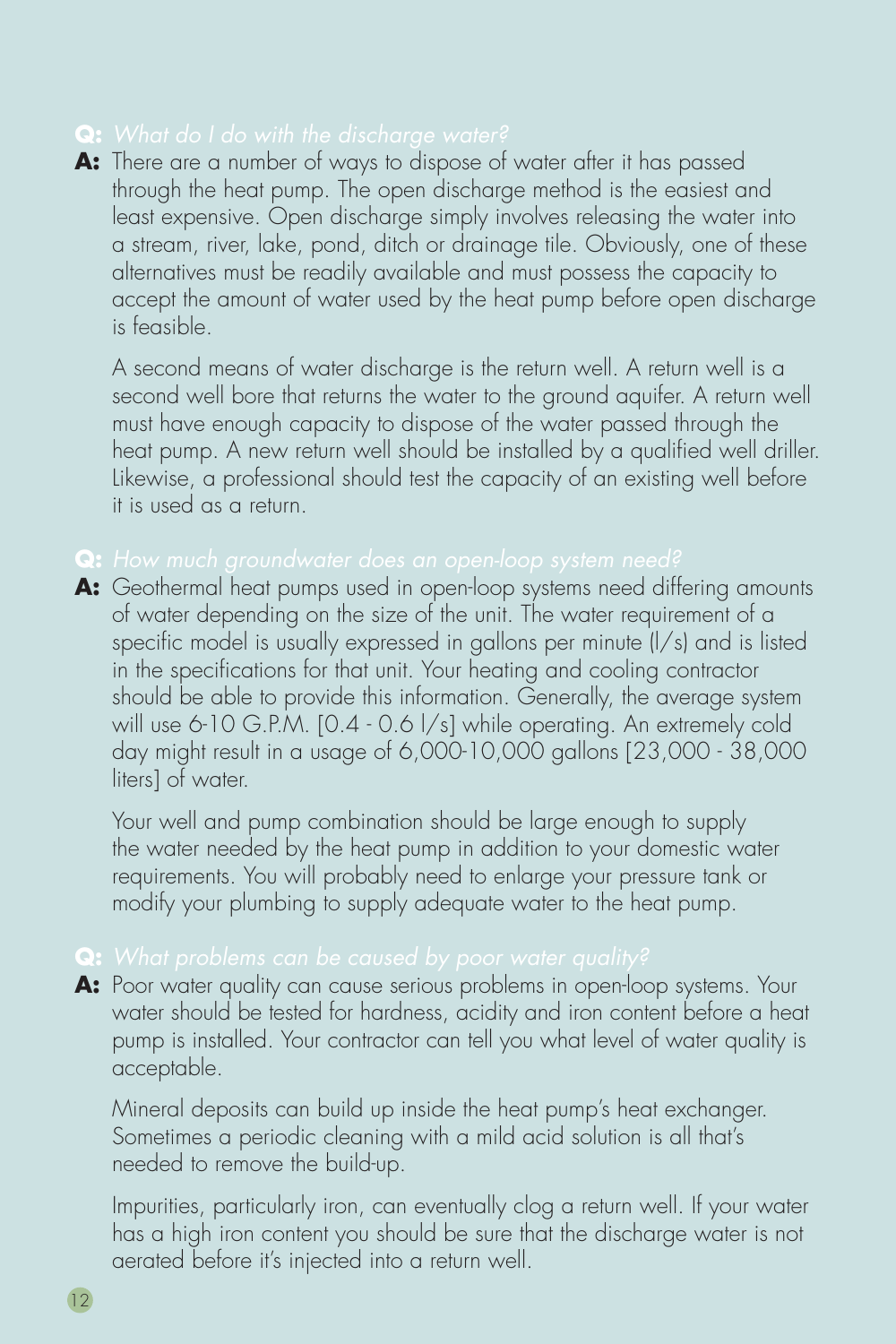Finally, you should opt against using water from a spring, pond, lake or river as a source for your heat pump system unless it's proven to be free of excessive particles and organic matter. They can clog a heat pump system and make it inoperable in a short time.

 *If water quality is a concern, a closed-loop system should be used.* 

### **Q:** *Does an open-loop system cause environmental damage?*

**A:** No. They are pollution free. The heat pump merely removes heat from or adds heat to the water. No pollutants are added whatsoever. The only change in the water returned to the environment is a slight increase or decrease in temperature.

### **Q:** *Are there any laws that apply to open-loop installations?*

A: In some localities, all or parts of the installation may be subject to local ordinances, codes, covenants or licensing requirements. Check with local authorities to determine if any restrictions apply in your area.

## Geothermal heat pumps: parts of the system

**A:** The three main parts are the heat pump unit, the liquid heat exchange medium (open or close loop), and the air delivery system (ductwork).

### **Q:** *Are all geothermal heat pumps alike?*

**A:** No. There are different kinds of geothermal heat pumps designed for specific applications. Many geothermal heat pumps, for example, are intended for use only with higher temperature ground water encountered in open-loop systems. Others will operate at entering water temperatures as low as 20°F [-7°C] which is required for closed-loop systems.

 Geothermal heat pumps can also differ in the way they are designed. Selfcontained units combine the blower, compressor, water heat exchanger and air coil in a single cabinet. Split systems allow the coil to be added to a forced-air furnace and utilize the existing blower.

**A:** Geothermal heat pumps will reduce your heating and cooling costs regardless of how well your home is insulated. However, insulating and weatherizing are key factors in realizing the most savings from any type of heating and cooling system.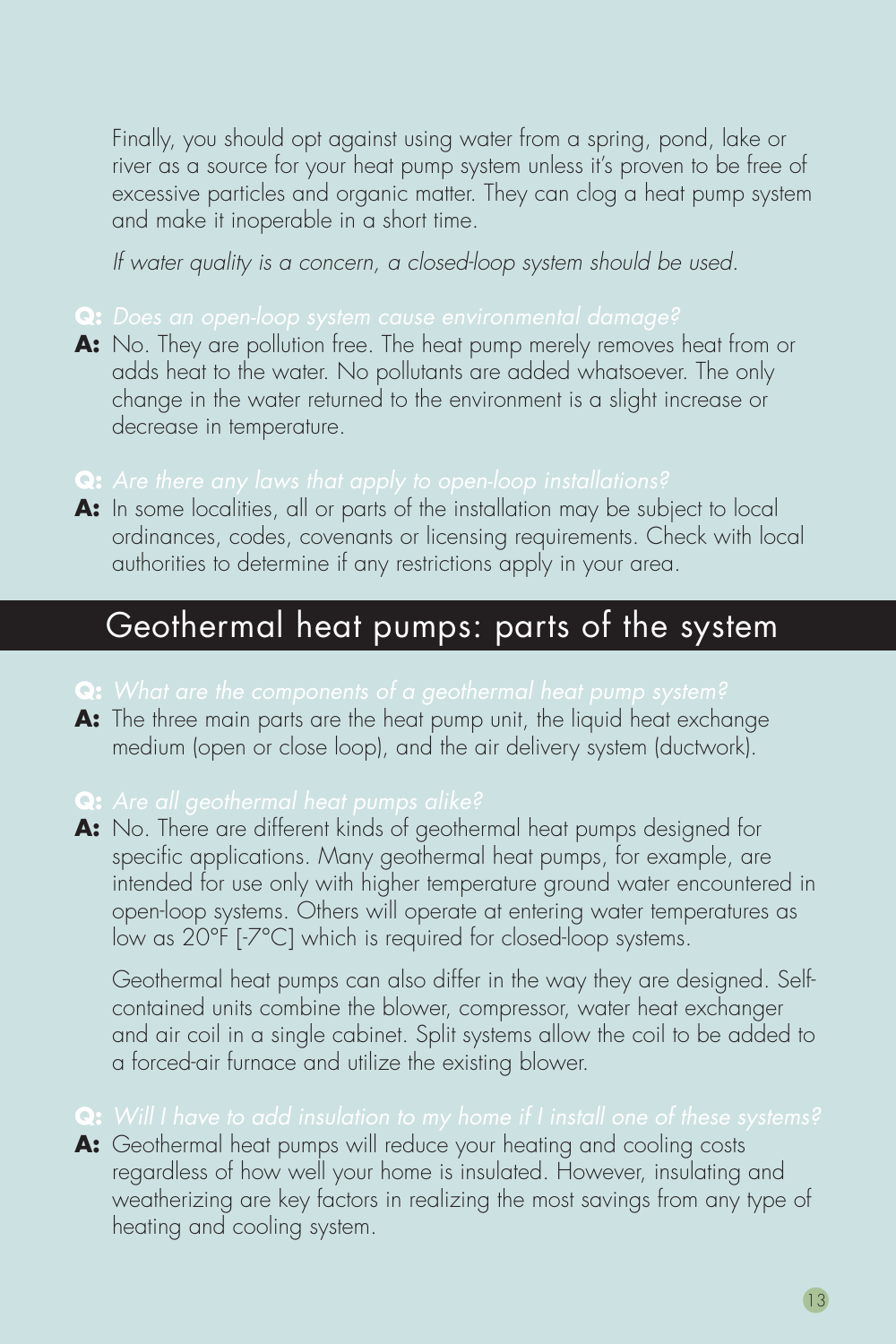**A:** Yes. Using what's called a Hot Water Generator (HWG), some types of geothermal heat pumps can save you up to 50 percent on your water heating bill by pre-heating tank water. The HWG is a factory-installed option.

### **Q:** *Is a geothermal heat pump difficult to install?*

**A:** Most units are easy to install, especially when they are replacing another forced-air system. They can be installed in areas unsuitable for fossil fuel furnaces because there is no combustion, thus, no need to vent exhaust gases.

 Ductwork must be installed in homes that don't have an existing air distribution system. The difficulty of installing ductwork will vary and should be assessed by a contractor.



An example of a indoor split unit installation with an electric furnace in attic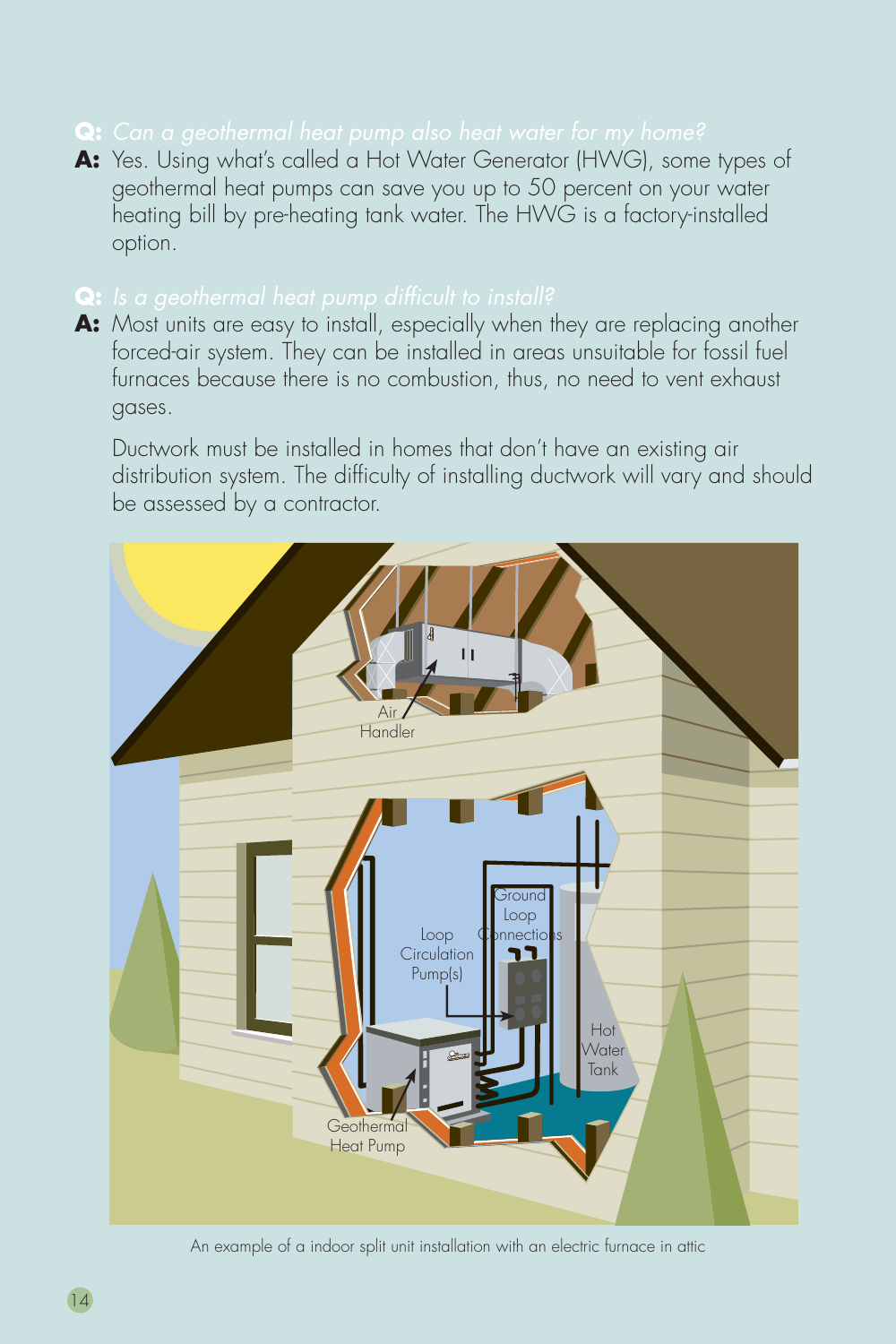**A:** Split systems can easily be added to existing furnaces for those wishing to have a dual-fuel system. Use the heat pump as the main heating source and a furnace as a supplement in extremely cold weather if additional heat is needed.

### **Q:** *I have ductwork, but will it work with this system?*

**A:** In all probability, yes. Your installing contractor should be able to determine ductwork requirements and any minor modifications, if needed.



An example of a packaged upflow unit installation

## Other types of installations:

- Horizontal
- Vertical downflow
- Water-to-water (radiant floor heating)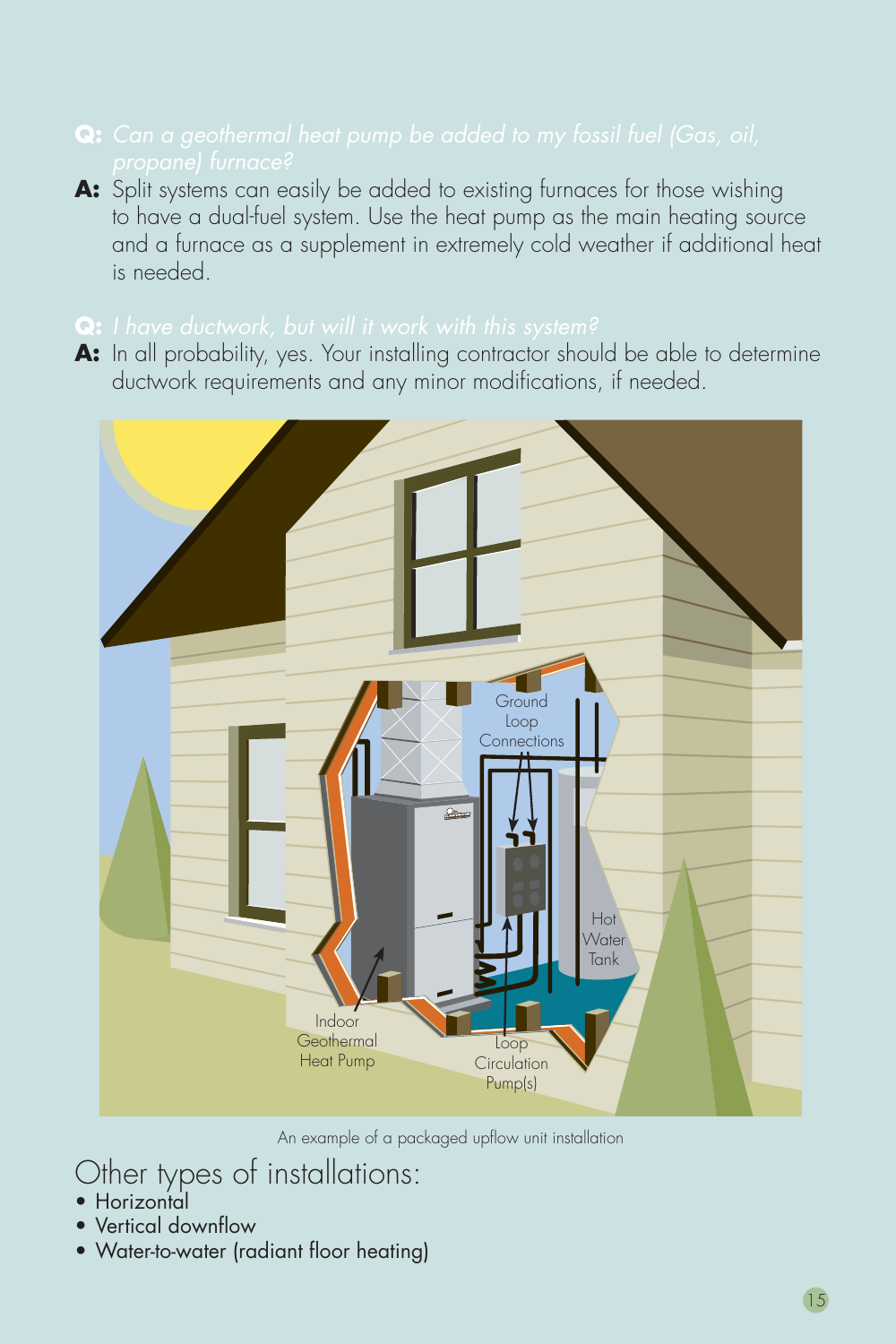**A:** Geothermal heat pumps don't use large amounts of resistance heat, so your existing service may be adequate. Generally, a 200-amp service will have enough capacity, and smaller amp services may be large enough in some cases. Your electric utility or contractor can determine your service needs.

**A:** Your contractor should provide a heating and cooling load calculation (Heat Loss/Heat Gain) to guide your equipment selection. Geothermal heat pumps are sized to meet all your cooling requirements. Depending on your heating needs, a geothermal heat pump will supply 80-100 percent of your designed heating load. Sizing the heat pump to handle your entire heating needs may result in slightly lower heating costs, but the savings may not offset the added cost of the larger heat pump unit. Also, some oversized units can cause dehumidification problems during the cooling mode, resulting in a loss of summer comfort.



An example of a outdoor dual fuel split unit installation matched with a cased air coil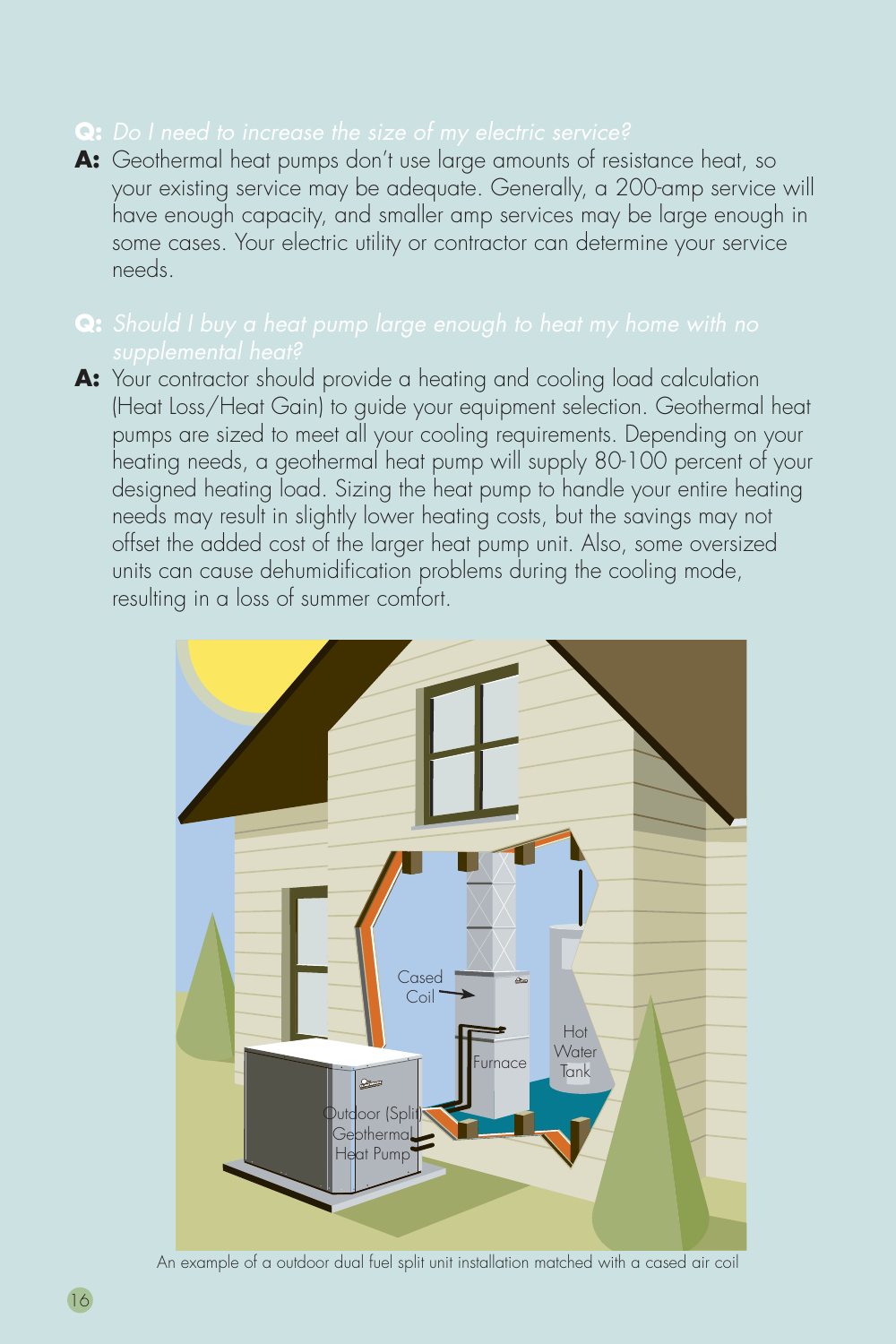A: Geothermal heat pumps are 3.5 - 5 times as efficient as the most efficient fossil fuel furnace. Instead of burning a combustible fuel to make heat, they simply move heat that already exists. By doing so, they provide 3.5 - 5 units of energy for every unit used to power the heat-pump system.

### **Q:** *What does a system like this cost?*

**A:** A system for the typical home will cost more than if you bought a separate forced-air furnace and central air conditioning system. But you wouldn't be comparing "apples to apples". To get an accurate comparison of costs you need to consider the following:

- Payback, or how long it takes to recover the difference in costs between the two systems using energy savings. Payback for most geothermal heat pump systems runs three to five years.
- Energy efficiency of the two systems. To get an accurate picture, make sure efficiency claims are substantiated. Your lifestyle and how well your home is insulated affect how economical a system will be.
- Total operating savings from heating, cooling and domestic hot water must be combined to get an accurate picture of total energy savings.
- Energy costs and availability, both present and future.
- Maintenance costs and system reliability.
- System lifespan.
- ClimateMaster GeoDesigner software can calculate annual operating costs for geothermal systems and compare to other technologies.

### **Q:** *What about comfort?*

**A:** In winter, a geothermal heat pump system moves warm air (90° - 105°F) [32° - 41°C] throughout your home via a standard duct network. Typically, a very even comfort level is found throughout the home. This is because the warm air is moved in slightly higher volumes and, therefore, saturates the home with warmth more evenly. This even helps out hot or cold spots and eliminates the hot air blasts common with fossil fuel furnaces.

In summer, cool, dehumidified air is dispersed through the same duct network.

 It's also a great comfort to know that you've reduced your energy consumption while using an inexhaustible energy source - the earth.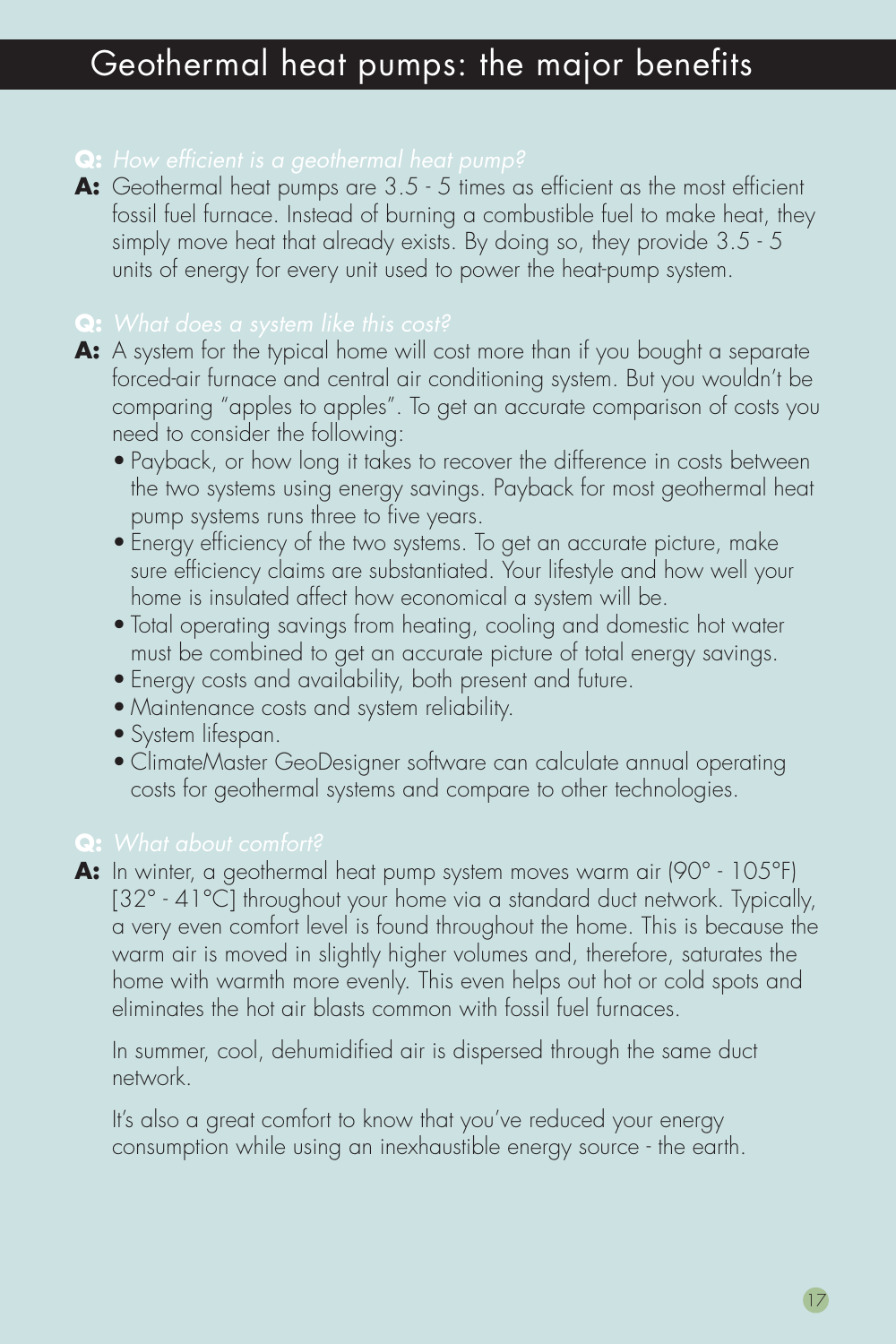**A:** On Tuesday Feb. 17, 2009 the American Recovery and Reinvestment Act of 2009, H.R. 1, was signed and became law. The bill further expanded the incentive for geothermal heat pumps. The limit was increased to a tax credit of 30% of the total investment for all ground loop or ground water geothermal heat pump installations.

### **Q:** *Which system is best, open- or closed-loop?*

A: The net results in operating cost and efficiency are virtually the same. Which system to choose depends mainly on whether you have an adequate groundwater supply and means of disposal. If you do, an open loop can be used very effectively. If not, either a horizontal or vertical closed-loop system is your best choice.

 Over a period of years, a closed-loop system will require less maintenance because it's sealed and pressurized, eliminating the possible build-up of minerals or iron deposits.

## Geothermal heat pumps: Questions you should ask about a new heating and cooling system

Regardless of the type of heating and cooling system you may be considering for your home or business, there are specific questions you should ask the dealer/ installer. These questions deal with finding out the actual efficiency of the system, any operating limitations it may have, and the bottom line of operating costs. The answers here are meant as a guide for what you should try to find out with your questions.

A: Heating systems are designed to provide specific amounts of heat energy per hour. The term "Btuh" [kW] refers to how much heat can be produced by the unit. Before you can know what size system you'll need, you must have a heat loss/heat gain calculation done on your home. From that, an accurate determination can be made on the size of the heating/cooling system. Many fossil fuel furnaces are substantially oversized for home heating requirements, resulting in increased operating costs.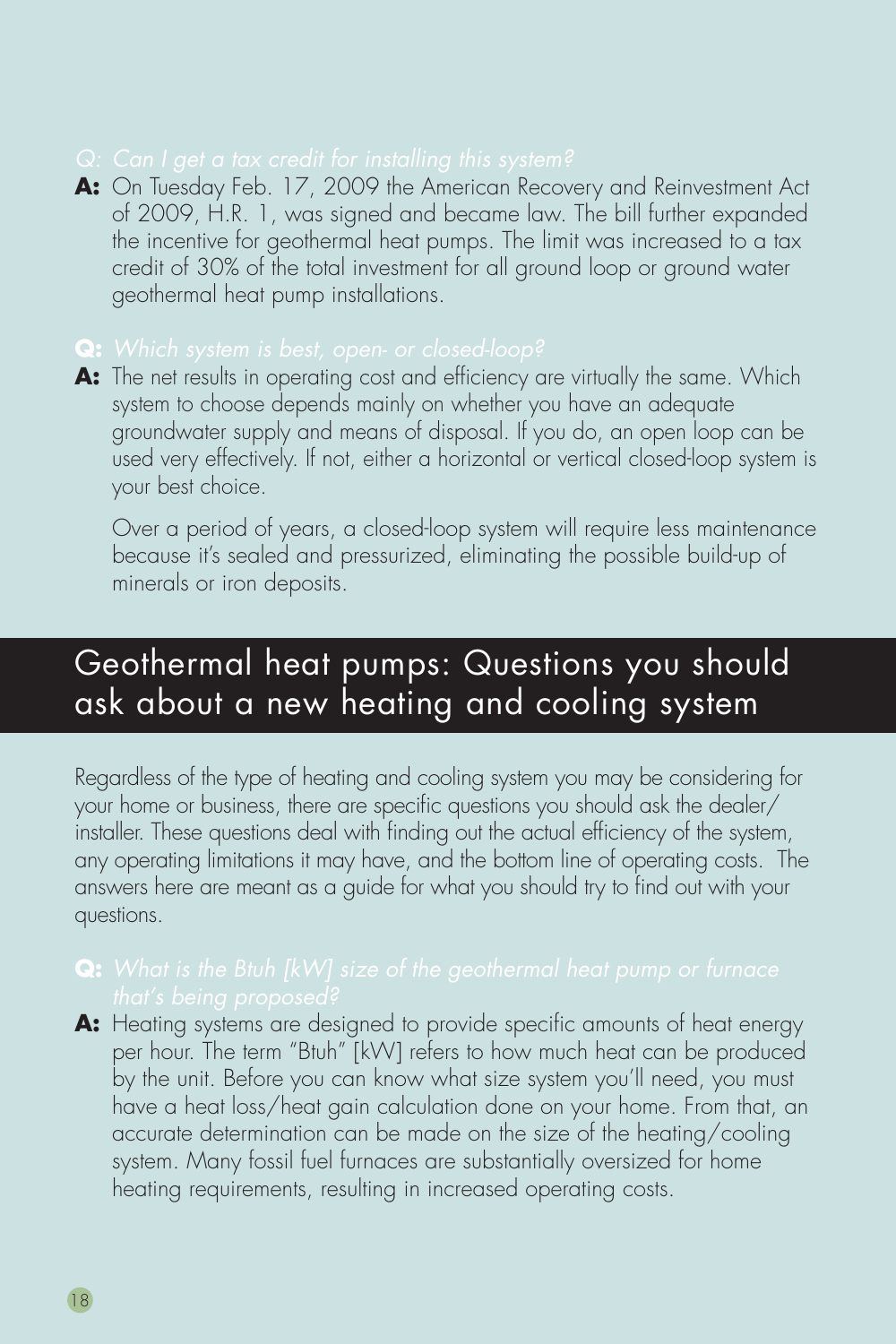**A:** All types of heating and cooling systems have a rated efficiency. Fossil fuel furnaces have a percentage efficiency rating. Natural gas, propane and fuel oil furnaces have efficiency ratings based on laboratory conditions. To get an accurate installed efficiency rating, factors such as flue gas heat losses, cycling losses caused by oversizing, blower fan electrical usage, etc., must be included.

Air conditioners are normally rated in SEER (Seasonal Energy Efficiency Ratio). SEER and EER (Energy Efficiency Ratio) cannot be directly compared without the use of software.

 Geothermal heat pumps, as well as all other types of heat pumps, have efficiencies rated according to their Coefficient of Performance or COP for heating and EER for cooling. It's a scientific way of determining how much energy the system produces versus how much it uses.

 Most geothermal heat pumps systems have COPs of 3.5 - 5.0. That means for every one unit of energy used to power the system, 3.5 to 5 units are supplied as heat. Whereas a fossil fuel furnace may be 80-90 percent efficient, a geothermal heat pump is about 450 percent efficient. Some geothermal heat pump manufacturers and electric utilities use software to accurately determine the operating efficiency of a system for your home. Software like ClimateMaster GeoDesigner allows comparisons in dollars to avoid the confusion of the various rating systems.

# **Q:** *Will the minimum entering water temperature have an affect on which*

A: Yes. If you have an open-loop system, your entering water temperatures (EWTs) may range from the 70s°F [20s°C] in the southern United States to the 40s°F [single digits, °C] in Canada. All heat pumps can handle temperatures in the moderate to warm ranges. A closed-loop system, on the other hand, may encounter EWTs below freezing. Not all groundsource heat pumps will operate at those low temperatures. It's important for you to know what EWTs your heat pump will handle.

**A:** Don't be afraid to ask for references from dealers. A reputable dealer won't hesitate to give you names and numbers to call to confirm his capabilities. The same applies to the loop installer.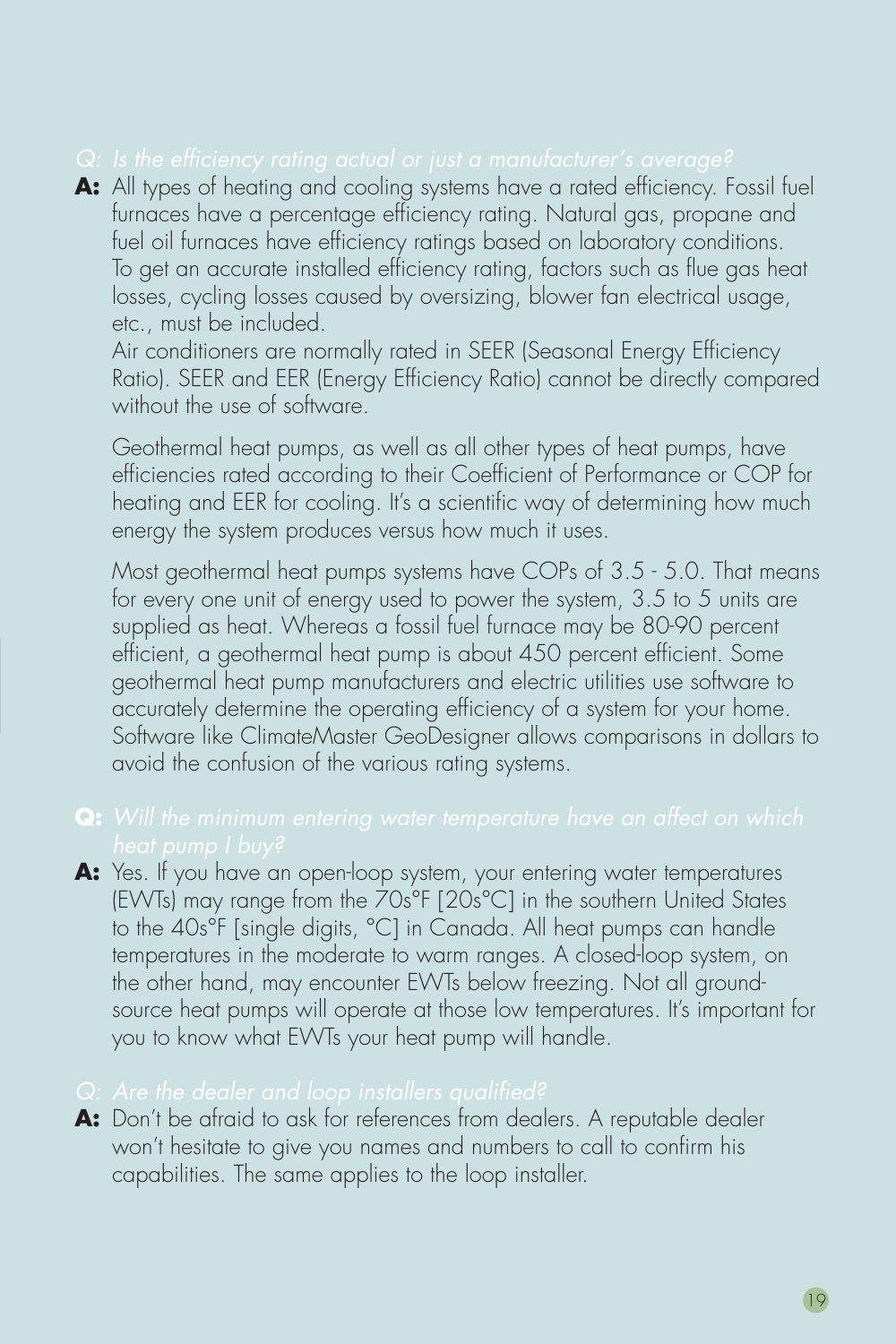**A:** That depends on several factors, as stated earlier. A dealer should be willing to install what's best for you, not for him.

**A:** The only acceptable method for joining buried sections of the special pipe used for closed loop systems is heat fusion. Any other method will eventually result in the failure of the loop.

### **Q:** *How long is the payback period for a ground-source heat pump system?*

A: To figure this accurately, you must know how much per year you'll save in energy costs with a ground-source system, and the difference between it and a traditional heating system and central air conditioner. As an example: if you'll save \$700 per year with a ground-source system and the costs difference is \$2,000, your payback would be less than three years.

**A:** Not always. It may be desirable to install ground-source heat pump room units. For some small homes, one room unit would provide most of the heating and cooling needs. Ceiling cable or baseboard units could then be used for supplemental heat.

### **Q:** Can I use a heat pump for radiant floor heating (warm floors)?

**A:** Yes. Water-to-Water heat pumps heat water instead of air. The principle is the same as far as loop piping is concerned. Warm water is circulated through the floor to heat the home.

# **Q:** *If I want to know more about geothermal heat pumps, whom should I*

**A:** Visiting climatemaster.com, or speaking with the dealer that provided this brochure can provide you with a wealth of additional information about geothermal heat pumps.

 One of the many resources provided at climatemaster.com is a distributor locator to find the nearest ClimateMaster distributor. Your ClimateMaster distributor can put you in touch with qualified installers in your area. Also, your local electric utility can provide you with more information. Go to climatemaster.com to find a ClimateMaster dealer near you.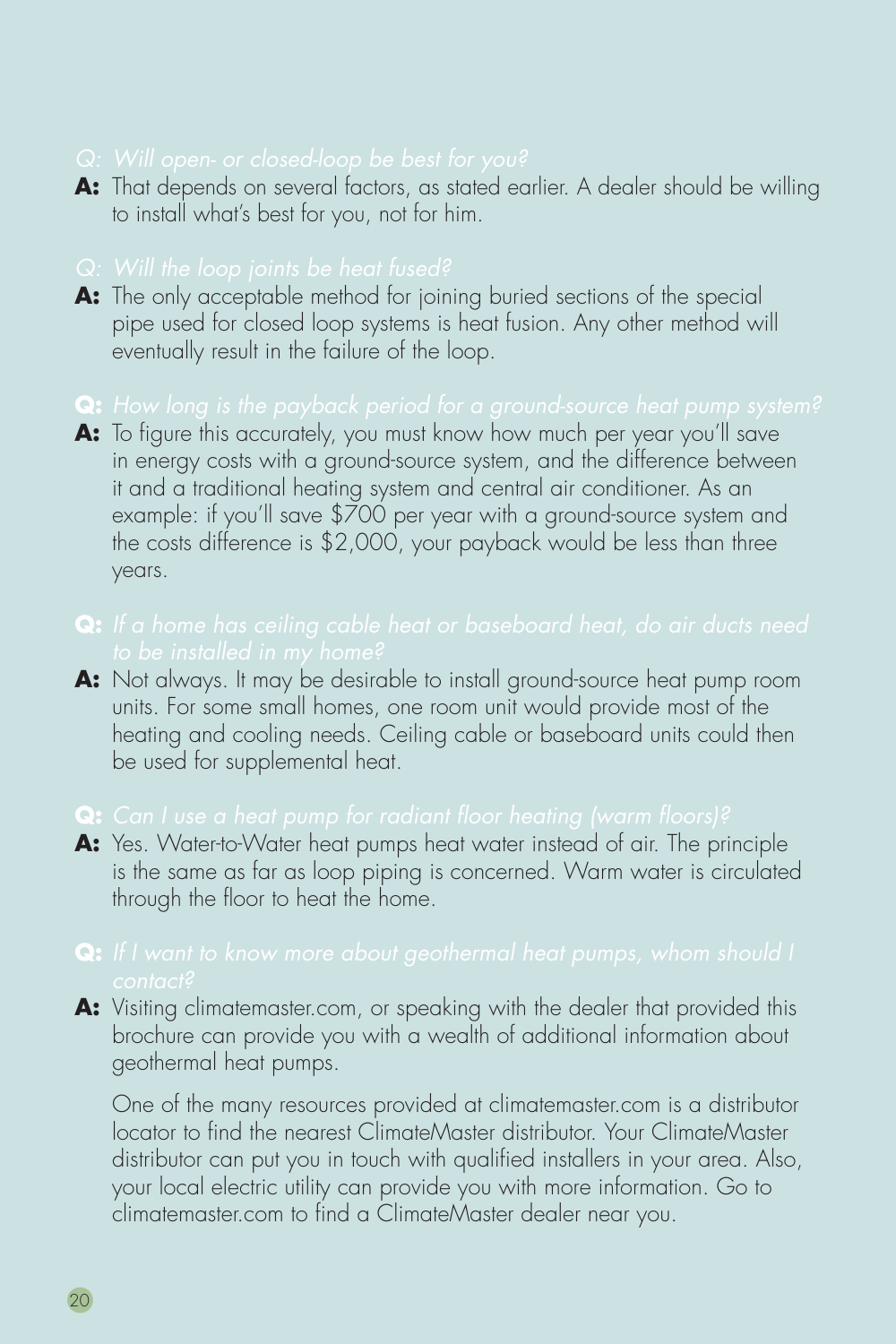## Glossary:

**Closed-loop heat pump system:** A heat pump system that uses a loop of buried plastic pipe as a heat exchanger. Loops can be horizontal or vertical.

**COP (Coefficient of Performance):** The ratio of heating provided by a heat pump (or other refrigeration machine) to the energy consumed by the system under designated operating conditions. The higher the COP, the more efficient the system.

**Compressor:** The central part of a heat pump system. The compressor increases the pressure and temperature of the refrigerant and simultaneously reduces the volume while causing the refrigerant to move through the system.

**Cycling losses:** The actual efficiency of a heating or cooling system is reduced due to start-up and shut-down losses. Over sizing a heating or cooling system increases cycling losses.

**EER (Energy Efficiency Ratio):** The ratio of cooling provided by a heat pump (or other refrigeration machine) to the energy consumed by the system under designated operating conditions. The higher the EER, the more efficient the system.

**Fossil fuel:** Any of several types of combustible fuels formed from the decomposition of organic matter. Examples are natural gas, propane, fuel oil, and coal.

**Geothermal heat pump:** A heat pump that uses the earth as a heat source and heat sink.

**Heat exchanger:** A device designed to transfer heat between two physically separated fluids or mediums of different temperatures.

**Heat pump:** A mechanical device used for heating and cooling which operates by moving heat from one location to another. Heat pumps can extract heat from air, water, or the earth. They are classified as either air-source or ground-source (geothermal) units.

**Heat sink:** The medium - air, water or earth - which receives heat rejected from a heat pump.

**Heat source:** The medium - air, water or earth - from which heat is extracted by a heat pump.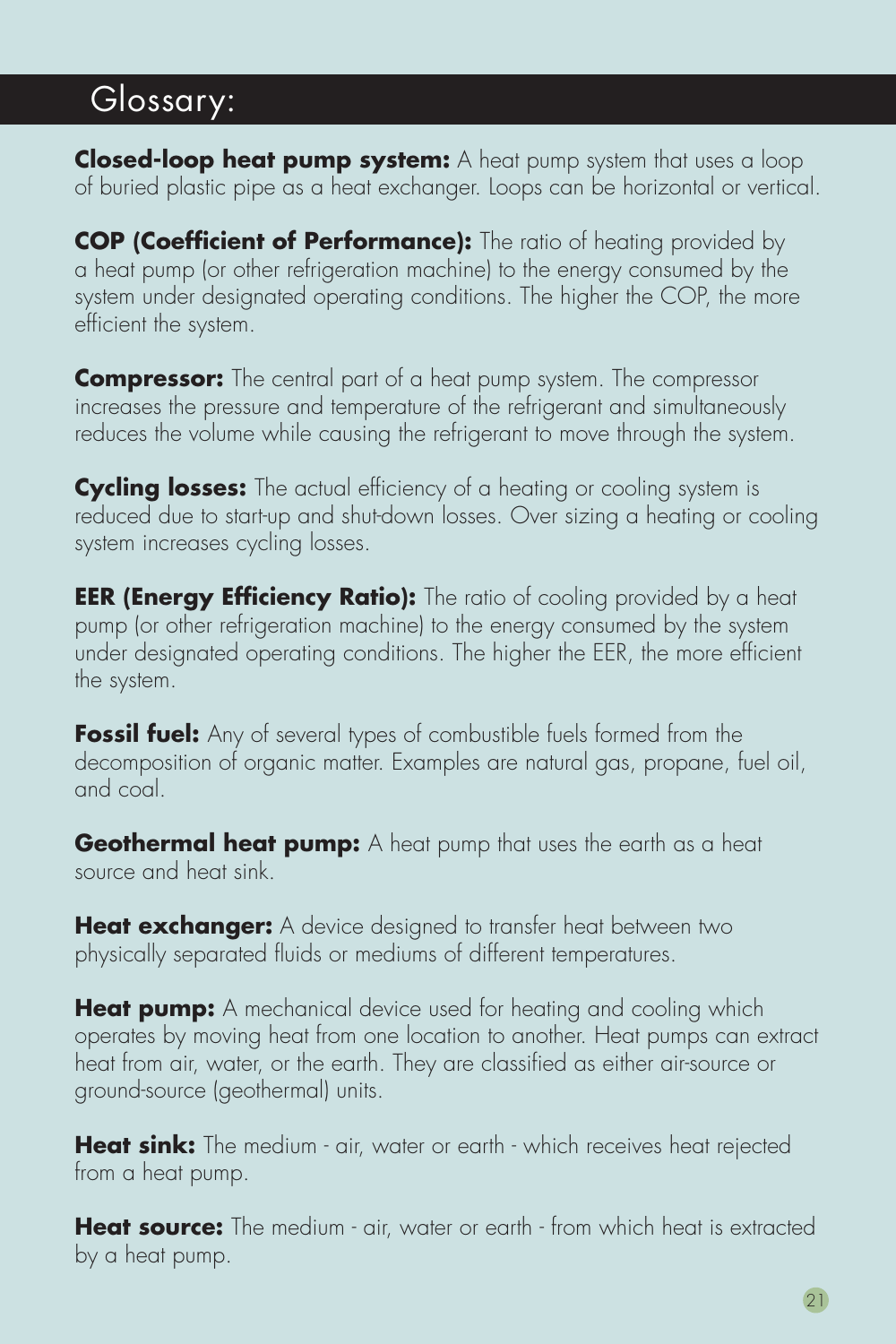**Hot Water Generator:** A device for recovering superheat from the compressor discharge gas of a heat pump or central air conditioner for use in heating or preheating potable water.

**Open-loop heat pump system:** A heat pump system that uses groundwater from a well. The water is returned to the environment.

**Payback:** A method of calculating how long it will take to recover the difference in costs of two different heating and cooling systems by using the energy and maintenance cost savings from the more efficient system.

**Supplemental heating:** A heating system used during extremely cold weather when additional heat is needed to moderate indoor temperatures. May be in the form of electric resistance or fossil fuel.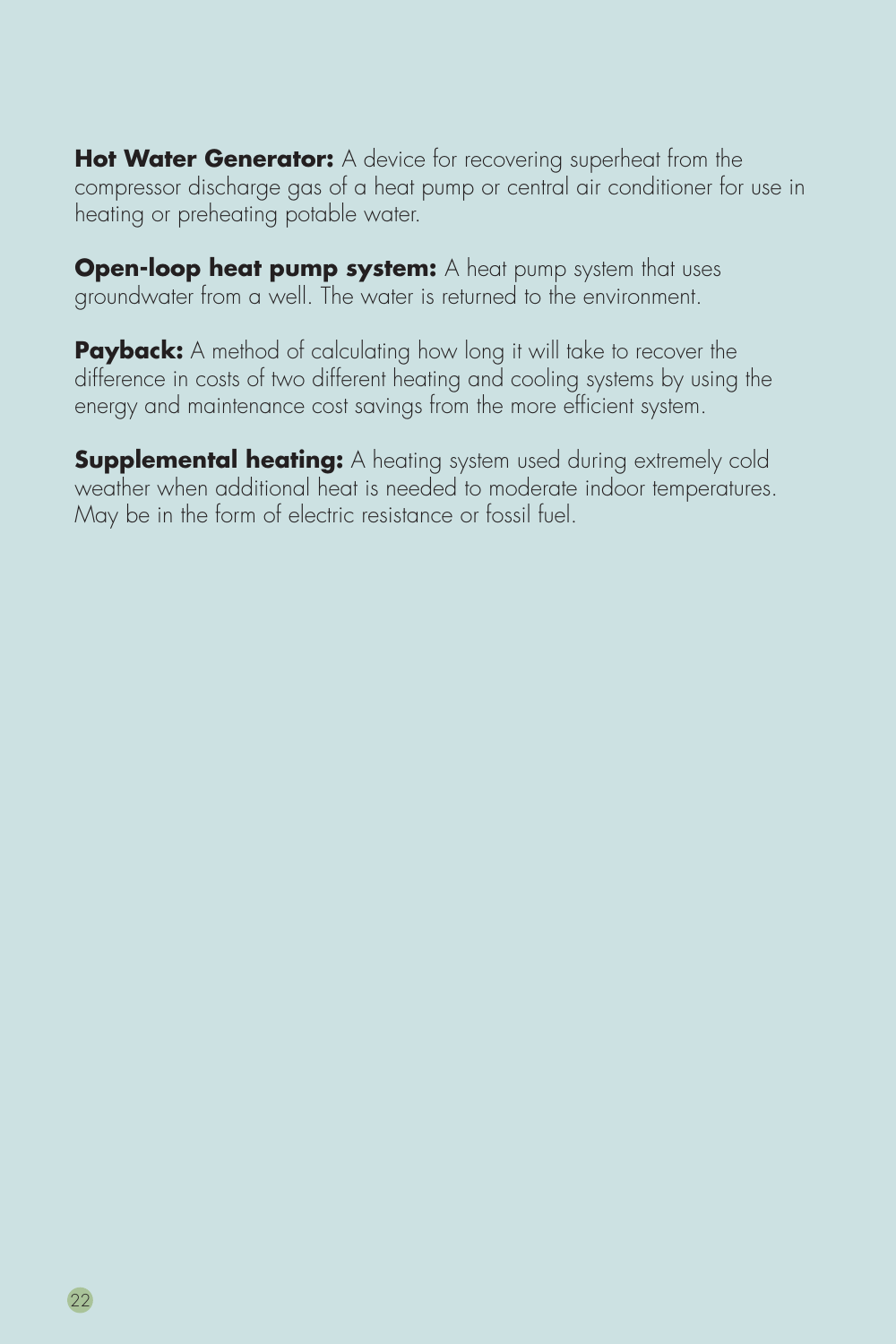## Guide to Federal Tax Incentives for Residential Geothermal Heat Pumps



### **Federal Income Tax Credit Highlights:**

- 30% of total system cost
- No limit to credit amount for 2009 and beyond
- Can be used to offset AMT tax
- Can be used in more than one year
- Can be combined with solar and wind tax credits
- Can be combined with energy efficiency upgrade credits

### **Eligibility:**

- Home must be located in the U.S.
- Does not have to be your main home
- Includes houses, apartments, condos, mobile homes
- Geothermal heat pump must meet Energy Star requirements
- Installed between 1/1/2008 and 12/31/2016

For more information, go to climatemaster.com.